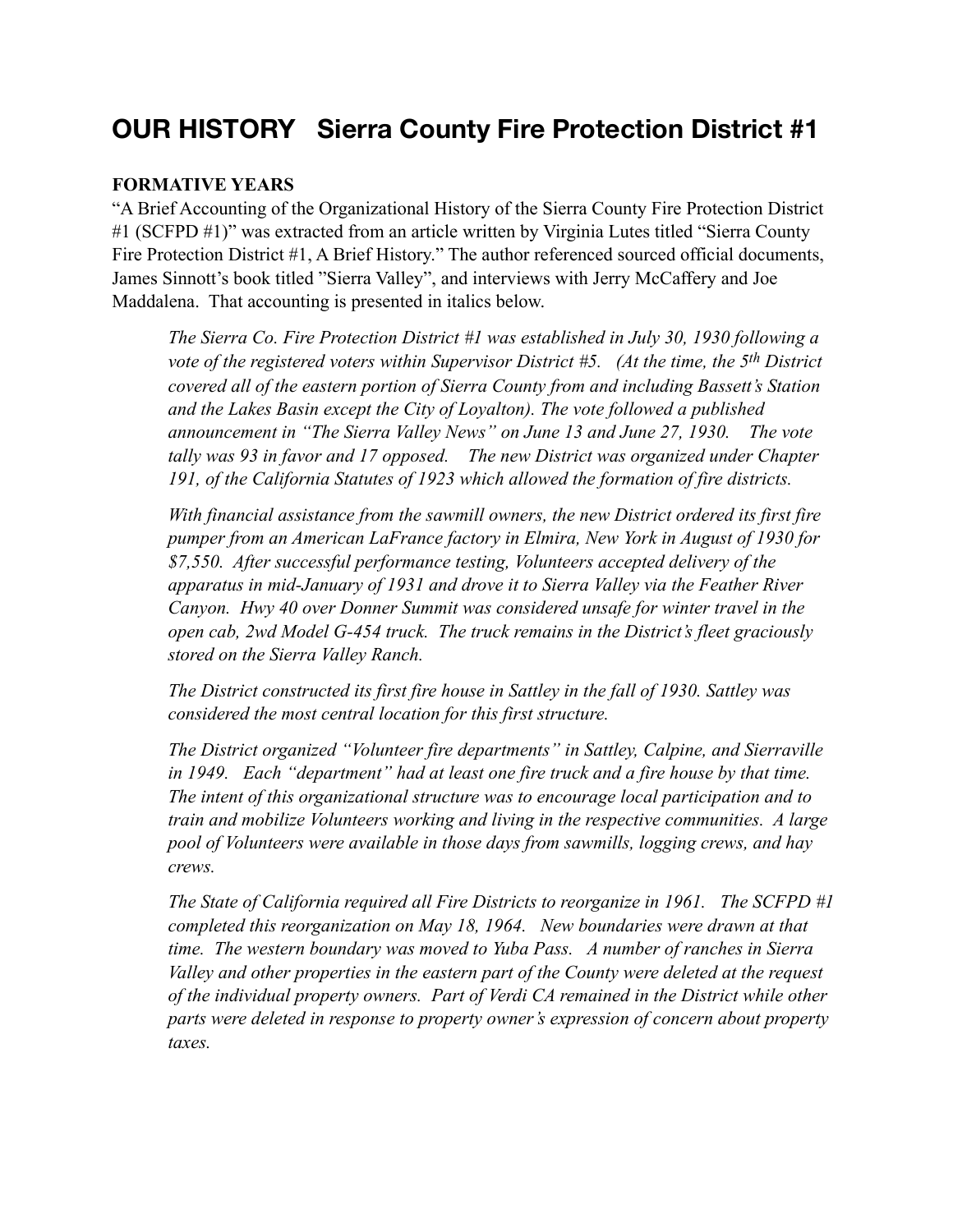#### **MOVING BEYOND THE 80's**

The District was re-organized under the provisions of the Fire Protection District Act of 1987, Section 13800 et. Seq. of the California Health and Safety Code*.* 

The District contracted with the "Verdi Volunteer Fire Department", located in Verdi, Nevada to provide fire protection for the developed properties in "Old Verdi" through 2016.

As properties located south and west of Loyalton were subdivided, a number of attempts were made in the 1970's through early 1990's to create a new fire district to serve the Loyalton Mill site and nearby developing properties. A notable effort aimed at creating a new district that included the City of Loyalton came to a halt in 1991. Sierra County signed agreements with the City to serve specific areas, including the Mill property and the Sierra Brooks residential subdivision in 1991.

Property owners in portions of Verdi requested that Sierra County take responsibility for fire protection. The County negotiated a protection agreement with Sierra Fire, a local Nevada Fire **District** 

# **2019 ANNEXATION**

The District embarked on a multi-year effort to annex and provide fire and emergency services for the area of Verdi located in Sierra County. Following multiple public meetings, a proposal surfaced to annex all of eastern Sierra County within the District's service boundary, excluding the City of Loyalton. The Local Agency Formation Commission (LAFCO) of Sierra County approved the annexation, completed in December 2019.

An agreement for service was negotiated to provide fire suppression and emergency medical services to the newly annexed area with Truckee Meadows Fire Protection District, including Verdi and Long Valley.

The District also contracted with City of Loyalton to serve the Sierra Brooks and Loyalton Pines communities, as well as the Loyalton Senior Center, the Mill site, and neighboring ranch properties, located outside of its City Limits.

# **ONE DISTRICT, THREE FIRE DEPARTMENTS**

The model of "One District, Three Fire Departments" continued into the early 2000s. Volunteers were previously summoned by community sirens located in each of the three communities. One blast meant "the fire was in town", two blasts meant "the fire was out of town." Some Volunteers would respond directly to "their fire station", while others would search for signs of smoke or fire, and drive their personal vehicles to the scene of an incident.

Volunteers from Sattley, Calpine, and Sierraville were given substantial latitude to recruit, retain, and mobilize Volunteers, however some friction occasionally arose between communities. The District has endeavored to level perceived funding discrepancies between the communities by assuring that all Volunteers have proper protective equipment, apparatus and tools, as well as district wide training to assure an ethic of excellence, camaraderie and cooperation.